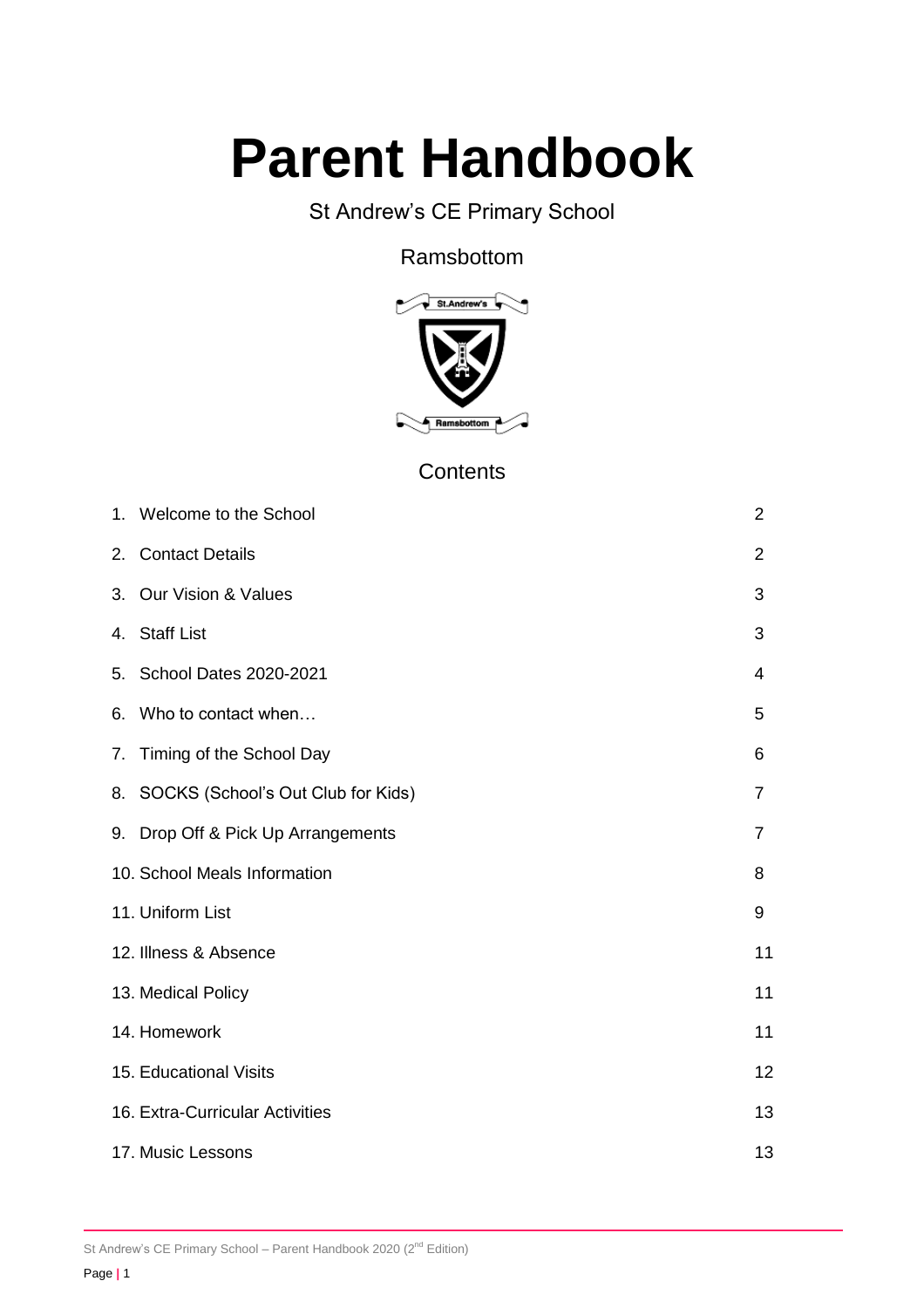| 18. Governing Board                                           | 13 |
|---------------------------------------------------------------|----|
| <b>19. PTFA</b>                                               | 14 |
| 20. Complaints                                                | 14 |
| 21. Behaviour                                                 | 14 |
| 22. Health & Safety Information                               | 14 |
| 23. Relationships and Sex Education (RSE)                     | 14 |
| 24. Special Educational Needs                                 | 14 |
| 25. Privacy Notice                                            | 15 |
| 26. Social Media Policy and Internet Acceptable Use Agreement | 17 |

## **1. Welcome to the school**

St. Andrew's Church of England Primary School is a school of which we are very proud. Our standards of pupil achievement and behaviour speak for themselves. Our Mission Statement means that we are constantly striving to provide a rich school environment which values, supports and encourages the achievements of all our children. We are committed to providing an excellent standard of education with a strong Christian ethos.

St. Andrew's is a school community where children, staff, governors, parents and the wider community work hard to make a school where children want to learn and are happy.

We firmly believe in a strong partnership between home and school and hope that you will be able to give active support in your child's education.

We hope that this booklet, in conjunction with the school's website, contains useful information to support you but if you have any other queries, please do not hesitate to contact your Class teacher, the office or myself.

Damian Marsh

Headteacher

## **2. Contact details**

#### **School address:**

St Andrew's CE Primary School

Nuttall Lane

Ramsbottom

BL0 9JD

**Telephone:** 01706822649

**Email address:** standrewsramsbottom@bury.gov.uk

**Website:** www.standrewsramsbottom.co.uk

**Social media:** You can follow us on Twitter and we have a PTFA Facebook page.

St Andrew's CE Primary School - Parent Handbook 2020  $(2^{nd}$  Edition)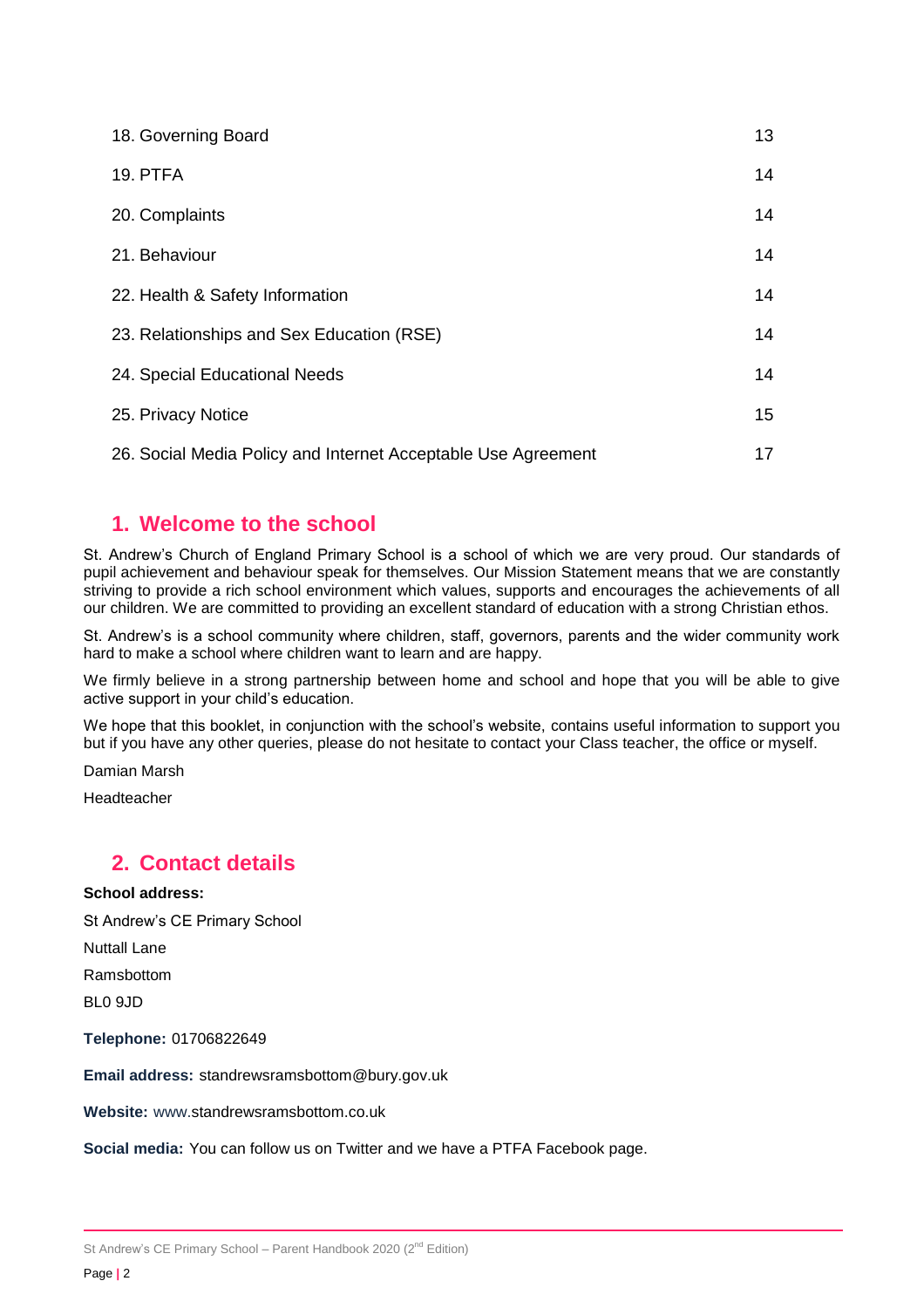# **3. Our Vision and Values**

St Andrew's serves its community by providing high quality education within the context and understanding of shared Christian values. The school promotes an understanding of these values through the experiences it offers its pupils, nurturing and recognising the uniqueness of each member allowing them to 'live life to the full'.

St Andrew's CE Primary School aims to:-

- Create an interesting and stimulating environment which reflects our values and promotes a sense of community as well as an individual sense of self-worth
- Develop a community of life-long learners where access to knowledge is a right for all and a recognised achievement;
- Provide learning experiences that will allow all pupils equal opportunities to develop their thinking and creative skills;
- Promote social, cultural, moral and spiritual development, preparing pupils to be responsible citizens;
- Encourage the partnership with parents/carers and foster positive links with the community.
- We believe the most effective way of achieving these aims is through the promotion of:-
- Inquiry and curiosity; enthusiasm and challenge; sharing and learning together; the acceptance and embracement of differences; openness; self-respect and persistence.

## **4. Staff list**

| Headteacher        | Damian Marsh              |                                    |
|--------------------|---------------------------|------------------------------------|
| Deputy Headteacher | James Brown               |                                    |
| <b>SENCO</b>       | <b>Cate Williams</b>      |                                    |
| Classes:           | Staff:                    |                                    |
|                    | Teachers                  | HLTA/TA/Support Staff              |
| Reception          | Clare Smith               | Michelle Long                      |
|                    | Nicola Moore (Mon-Weds)   | Jan Collinge                       |
|                    | Jill Hatcliffe (Weds-Fri) |                                    |
| Year 1             | Claire Schofield          | Amy Sanders                        |
|                    | Victoria Nightingale      |                                    |
| Year $1/2$         | Annette Boswell           | Anne Wenham                        |
| Year <sub>2</sub>  | Daniel Hall               | <b>Pam Sanders</b>                 |
| Year <sub>3</sub>  | James Brown               | Nina Turnbull (Mon-Thurs<br>lunch) |
| Year 3/4           | Jane Starrs (Mon-Weds)    | Kym Shemmans                       |
|                    | Cate Williams (Tues-Fri)  |                                    |
|                    |                           | <b>Adam Aziz</b>                   |
| Year 4             | Mark Taylor               |                                    |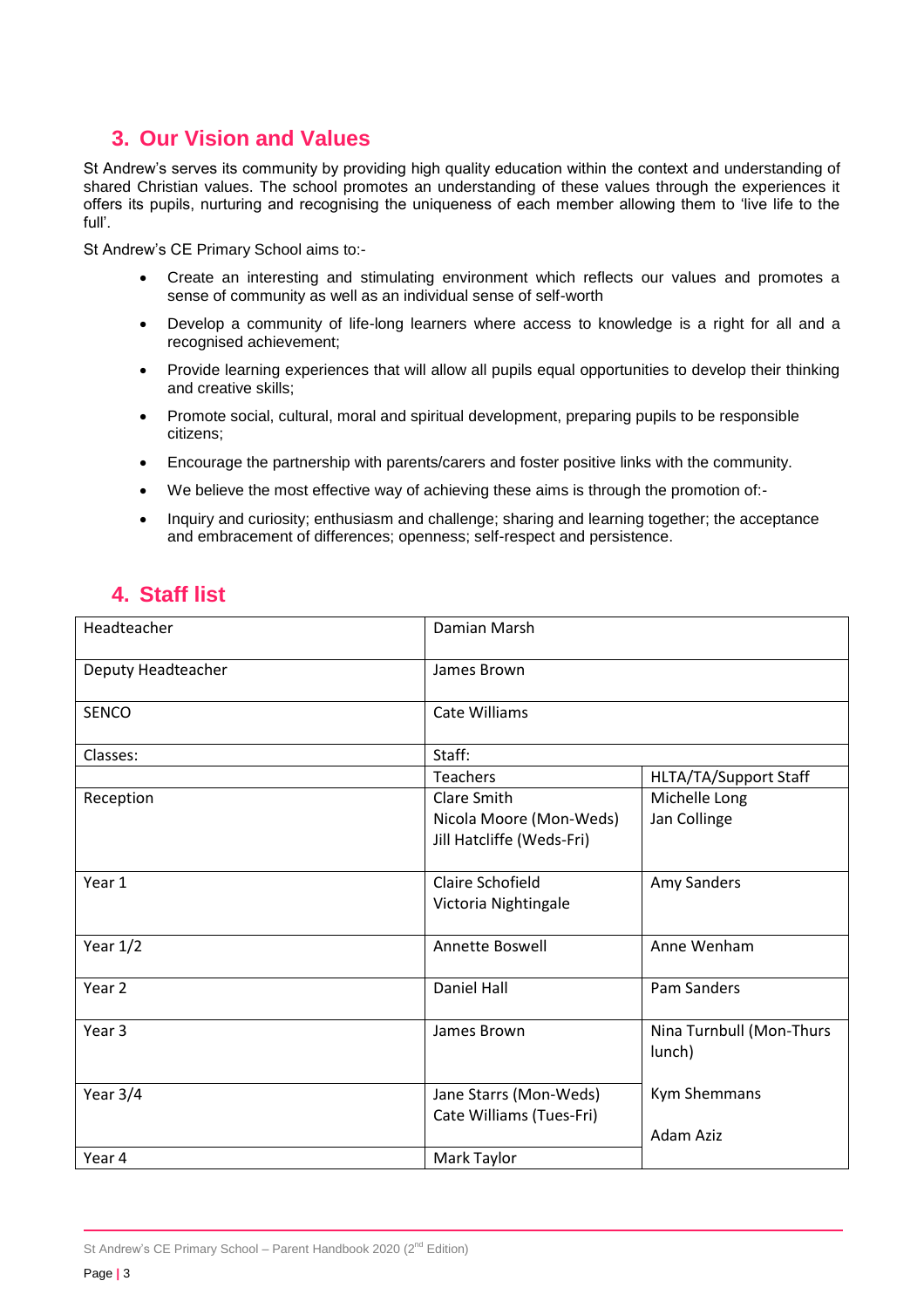| Year 5A | <b>Mike Cross</b>    | Amy Howarth HLTA                             |
|---------|----------------------|----------------------------------------------|
| Year 5B | Paula Riley          |                                              |
| Year 6  | <b>Emma Finnerty</b> | Lynn Berens<br>Sally Sadiq<br>Rebecca Lawson |

| School Office       | Sharon Lowe - Office Manager      |
|---------------------|-----------------------------------|
|                     | Claire Robinson - Admin Assistant |
|                     |                                   |
| Caretaker           | Andy Warbrick                     |
| Mid-day Supervisors | Annette Robinson (Lead)           |
|                     | Sue Howarth                       |
|                     | Mary Johnson                      |
|                     | Michelle Johnstone                |
|                     | Lisa Burgess                      |
|                     | <b>Beth Hill</b>                  |
|                     | <b>Clare Elwers</b>               |
|                     | Sports leader (x2)                |
| Cook                | <b>Catherine Tallon</b>           |
| <b>SOCKs</b>        | Annette Robinson - Manager        |
|                     | Jill Almond-Read - Deputy Manager |
|                     | <b>Beth Hill</b>                  |
|                     | Mary Johnson                      |
|                     | Michelle Johnstone                |
|                     | Sue Howarth                       |
|                     | Angela Coote                      |
|                     | <b>Clare Elwers</b>               |

# **5. School dates 2020-2021**

## **Autumn term 2020**

Term starts on: Weds 2<sup>nd</sup> September 2020 Term ends on: Fri 18<sup>th</sup> December 2020 Half term: Thurs 22<sup>nd</sup> Oct to Mon 2<sup>nd</sup> Nov 2020

## **Spring term 2021**

Term starts on: Weds 6<sup>th</sup> Jan 2021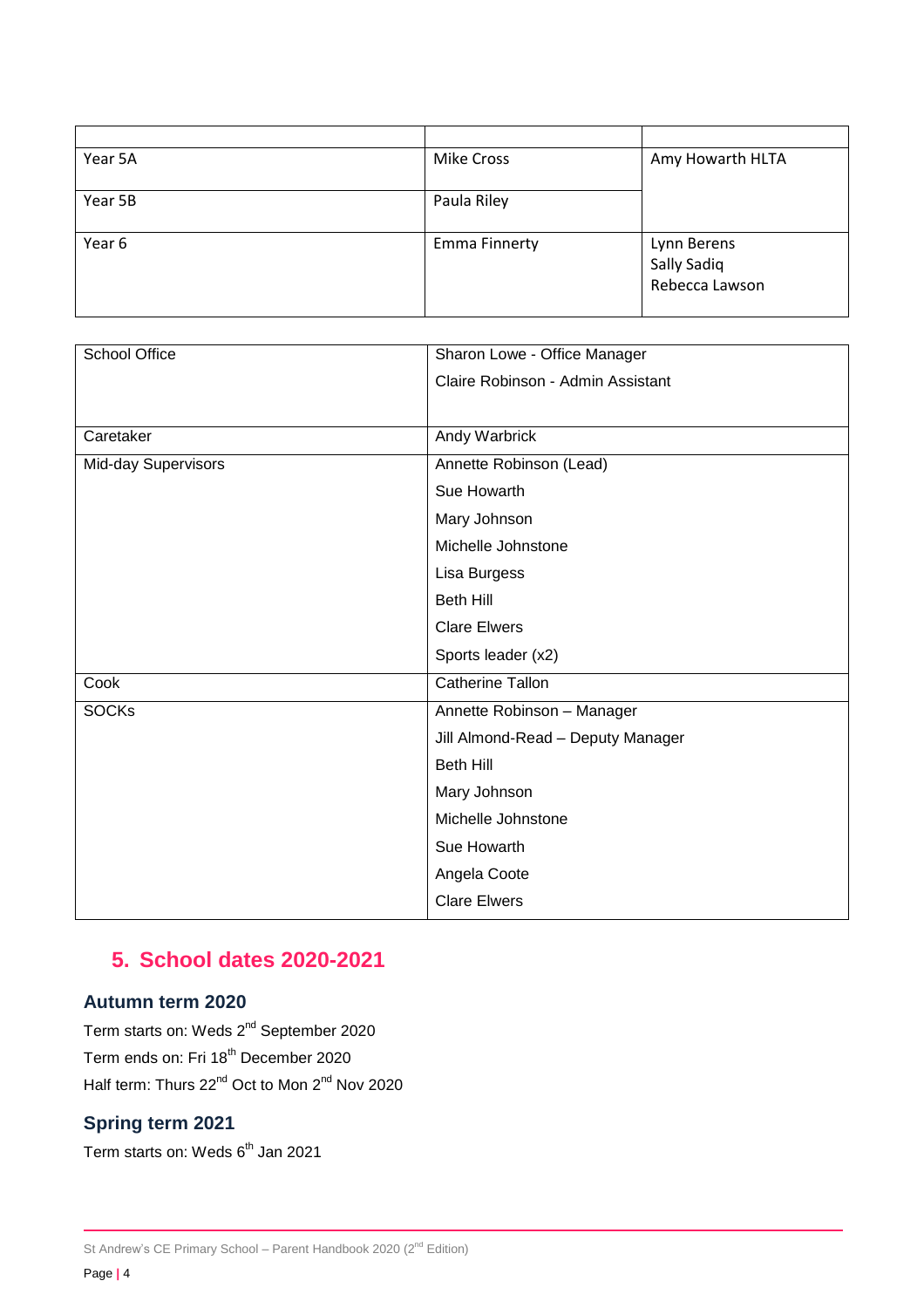Term ends on: Thurs 1<sup>st</sup> April 2021 Half term: Fri 12<sup>th</sup> Feb 2021 to Mon 22<sup>nd</sup> Feb 2021

#### **Summer term 2021**

Term starts on: Tues 20<sup>th</sup> April 2021 Term ends on: Weds 21<sup>st</sup> July 2021 Half term: Fri 28<sup>th</sup> May 2021 to Mon 7<sup>th</sup> June 2021 May Bank Holiday: Monday 3<sup>rd</sup> May 2021

## **6. Who to contact when…**

If you have questions about any of the topics in the table below, or would like to speak to a member of staff:

Email: standrewsramsbottom@bury.gov.uk

Put the subject and the name of the relevant member of staff/department in the subject line

We'll forward your email on to the relevant member of staff

**Remember:** check our website first, much of the information you need is posted there.

We try to respond to all emails as soon as possible. It may be necessary for us to make further enquiries with other staff members.

| <b>I HAVE A QUESTION ABOUT</b>    | WHO YOU NEED TO TALK TO                                                                                                                                    |
|-----------------------------------|------------------------------------------------------------------------------------------------------------------------------------------------------------|
| Class activities/lessons/homework | Your child's class teacher                                                                                                                                 |
| Payments                          | School office                                                                                                                                              |
| School trips                      | School office                                                                                                                                              |
| Uniform/lost and found            | School office/class teacher                                                                                                                                |
| Attendance and absence requests   | If you need to report your child's absence, call:<br>01706822649<br>If you want to request approval for term-time<br>absence, contact Mr Marsh in writing. |
| Bullying and behaviour            | Your child's class teacher/Mr Marsh/Mr Brown<br>Not the school office                                                                                      |
| School events/the school calendar | School office                                                                                                                                              |
| Special educational needs         | Miss Williams/Your child's class teacher<br>Not the school office                                                                                          |
| Before and after-school clubs     | SOCKS/Annette Robinson/School office                                                                                                                       |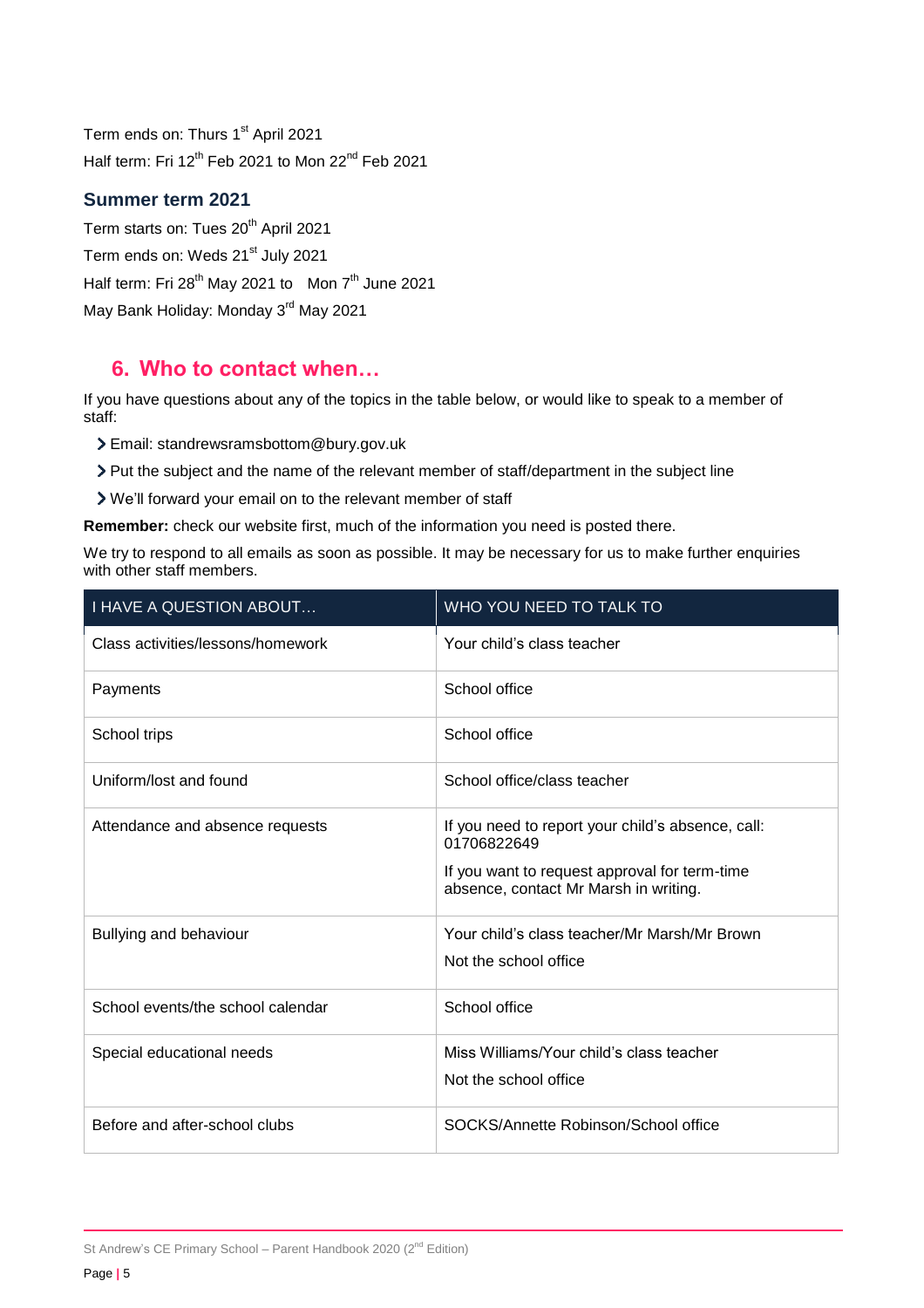| <b>I HAVE A QUESTION ABOUT</b> | WHO YOU NEED TO TALK TO          |
|--------------------------------|----------------------------------|
| The PTFA                       | Mrs C Round (parent)             |
| The governing board            | Mr R Ruston (Chair of Governors) |
| Catering/meals                 | School office                    |

# **7. Timing of the school day**

## **Foundation stage**

| <b>TIME</b> | <b>ACTIVITY</b>                     |
|-------------|-------------------------------------|
| 8:30 am     | School playground opens             |
| $8.50$ am   | First Bell – entrance by small gate |
| 12.00 noon  | Lunchtime begins                    |
| 1.00 pm     | Lunchtime ends                      |
| 2.00 pm     | Afternoon Break                     |
| 3.15 pm     | School ends                         |

## **Key stage one**

| <b>TIME</b> | <b>ACTIVITY</b>                    |
|-------------|------------------------------------|
| $8:30$ am   | School playground opens            |
| 8.50 am     | First Bell – entrance by main gate |
| 12.00 noon  | Lunchtime begins                   |
| 1.00 pm     | Lunchtime ends                     |
| 2.00 pm     | Afternoon Break                    |
| 3.15 pm     | School ends                        |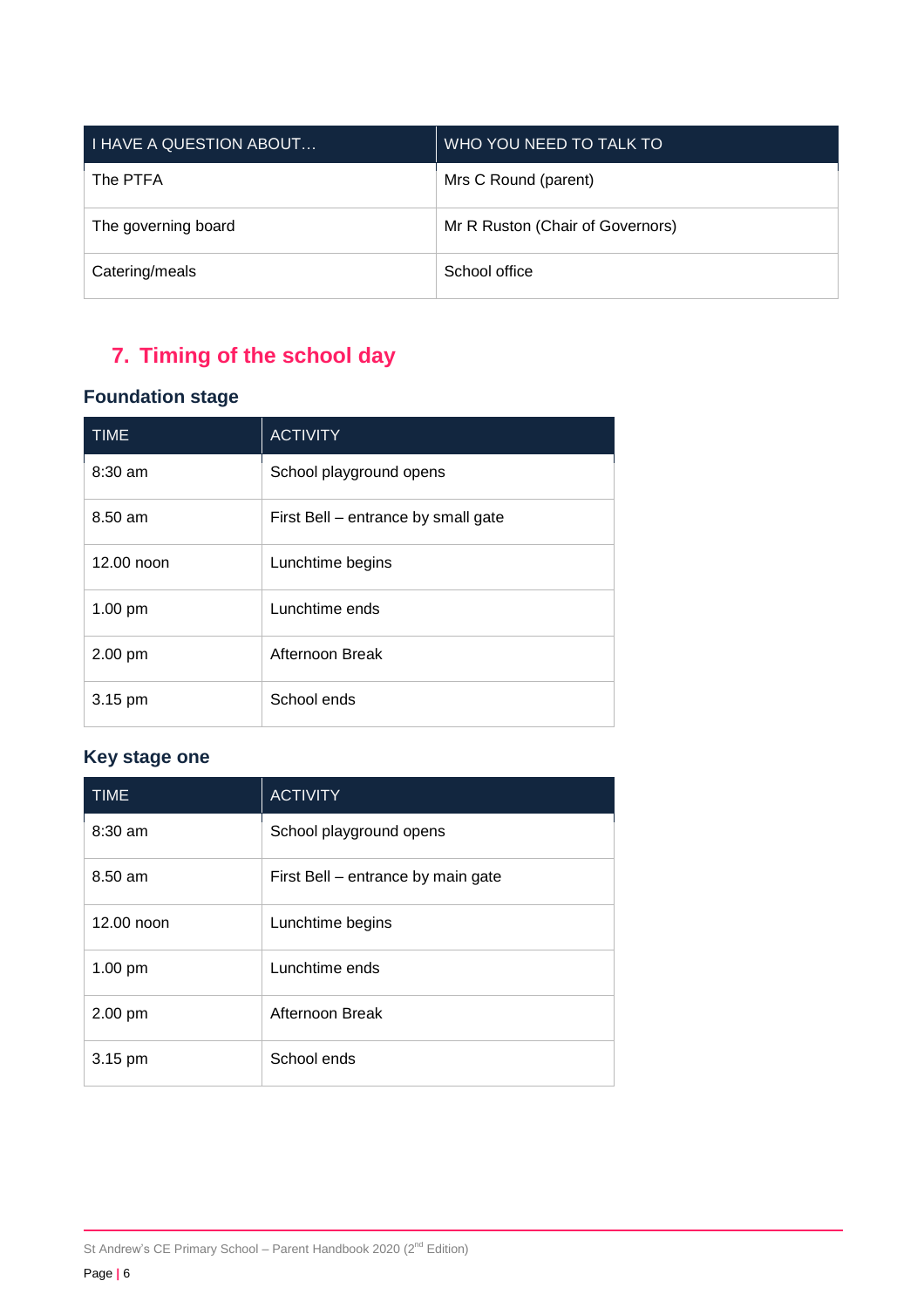#### **Key stage two**

| <b>TIME</b> | <b>ACTIVITY</b>                     |
|-------------|-------------------------------------|
| $8:30$ am   | School playground opens             |
| 8.55 am     | Second Bell – entrance by main gate |
| 12.15 pm    | Lunchtime begins                    |
| $1.15$ pm   | Lunchtime ends                      |
|             | No Afternoon Break                  |
| 3.20 pm     | School ends                         |

# **8. SOCKS (Schools Out Club for Kids)**

If you require information regarding our before/after school club provision there is an information booklet on the school website.

# **9. Drop Off and Pick Up Arrangements**

#### **Morning**

Parents and carers arriving by car are asked to park responsibly and safely with thought for the local community. Please escort your child safely across the various main roads and crossings.

Children are asked to congregate on the playground ready for the bell to go.

When the bell goes at 8.50 am children in Reception and Key Stage 1 walk into school. When the second bell sounds at 8.55am the children form Key stage 2 walk into school.

#### **Late Arrivals**

Children arriving after registration are asked to enter by the front office and register at the school office.

#### **End of School day**

Parents and carers are asked to stand on the playground and wait for their children. Reception and Key stage 1 pupils will be brought out by a member of staff.

Children going to SOCKs will be collected by a staff member from their classroom.

#### **Late Collections**

Parents and carers are asked to inform the school office if they are going to be late for collecting their child after school. Children who are waiting for parents who are late will be asked to wait in the office.

#### **School Safety**

The gates are locked between 9.05am am and 3.10pm each day to ensure children's safety. Please use the main front door and report to the office if you need to come into school during the day.

No dogs or smoking on the school site please.

The School cannot be held responsible for children playing on the playground equipment before or after school. Please ensure that your children are supervised and do not access play equipment before and after school.

St Andrew's CE Primary School - Parent Handbook 2020  $(2^{nd}$  Edition)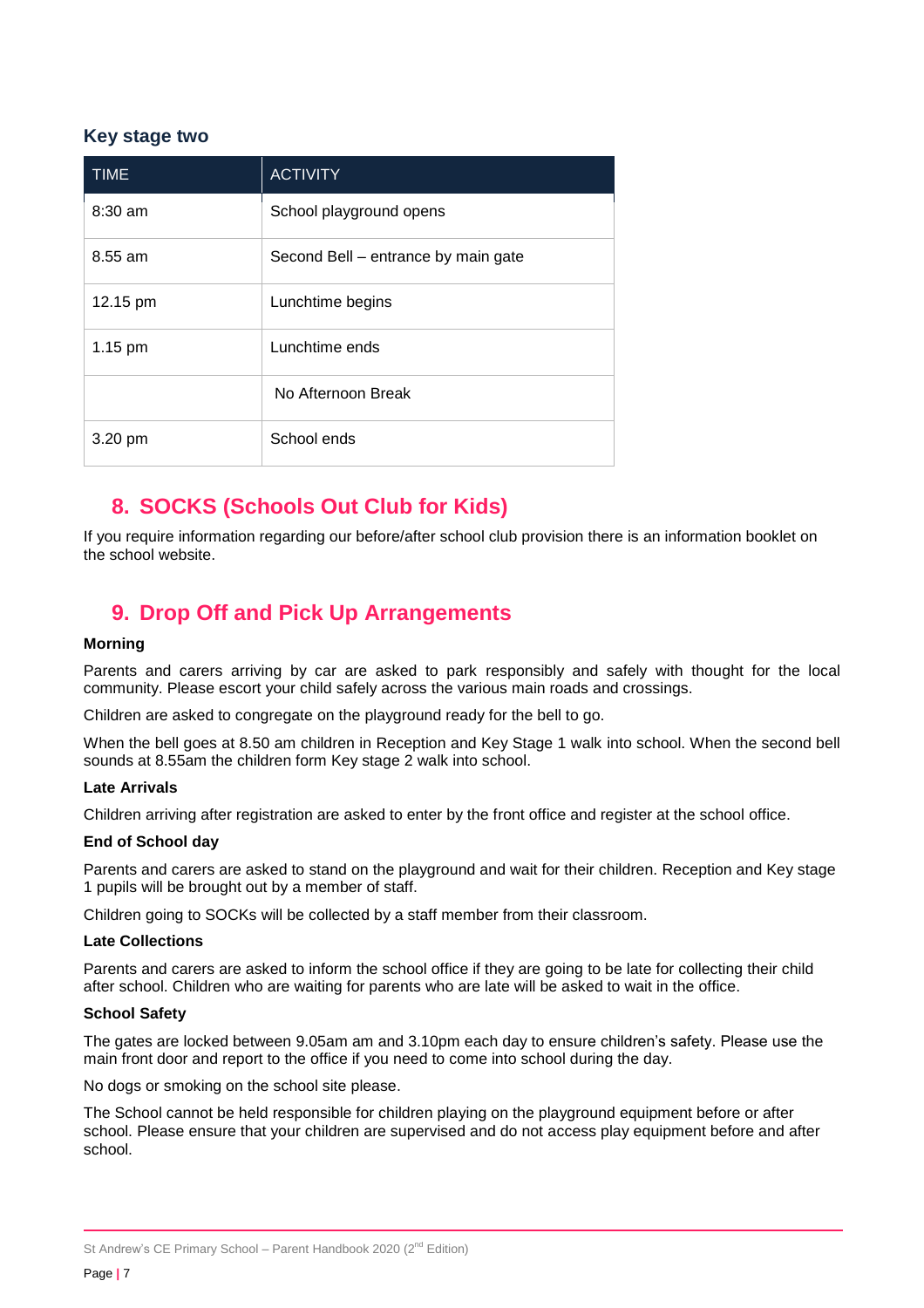# **10. School meals information**

#### **Aims:**

St Andrew's CE Primary School aims to provide an environment that promotes the health and well-being of pupils, parents and staff by ensuring that all food provision and food messages are healthy and consistent. St Andrew's School staff recognise and are committed to the fact that healthier children learn more effectively.

#### **School Meals:**

Food is provided by the Bury School Catering Service. The school buys into this service as part of an annual buy-back.

On offer each day there is:

- a minimum of two choices of main course with vegetables or salad, plus potatoes or an alternative carbohydrate such as pasta In many schools there is also a third choice option of jacket potato with a variety of fillings
- two choices of dessert or fresh fruit
- extra bread
- a non-meat choice
- a drink which could be fruit juice, milk or water

The school menus run on a three week cycle which is changed twice a year to avoid repetition and introduce new dishes.

Please let us know if your child has any special dietary requirements. Pupils with specific food-related conditions such as coeliac, milk/egg/dairy free and lactose intolerance can be catered for if we are provided with a diet sheet from the pupil's dietitian, hospital or GP. If we can, we will accommodate specific dietary needs from our standard menu and ingredient range. We do not knowingly serve foods containing peanuts or tree nuts. If any specialist dietary preparations and prescription foods are required these will need to be supplied by the pupil's parent or carer.

We are able to supply meals suitable for most cultural needs. Certificated Halal meat is available in most schools where there is a requirement. Copies of certificates are available on request.

The school lunch menu is published online.

#### **Payment**

All pupils in Reception and KS1 are currently entitled to a Universal Free School Meal.

The cost of lunch for children in KS2 is £2.30 per day. All payments can be made through the local authority's online payment system; parents are asked to ensure that their account remains in credit so that their child is able to order a school meal.

#### **Packed Lunches:**

Parents are encouraged to provide a healthy lunch box.

Parents may be consulted by a class teacher or Headteacher if any issues arise with children's packed lunches.

Children are encouraged to take home anything they do not eat from their lunchbox. This allows parents to see what their child has/has not eaten.

NO NUTS OF ANY KIND are allowed (including peanut butter)

#### **Snacks:**

All Reception and Key Stage 1 children are offered a piece of fruit/vegetable each morning which they eat during the mid-morning break. Leftover fruit/vegetables are given to Key Stage 2 children when possible.

St Andrew's CE Primary School - Parent Handbook 2020  $(2^{nd}$  Edition)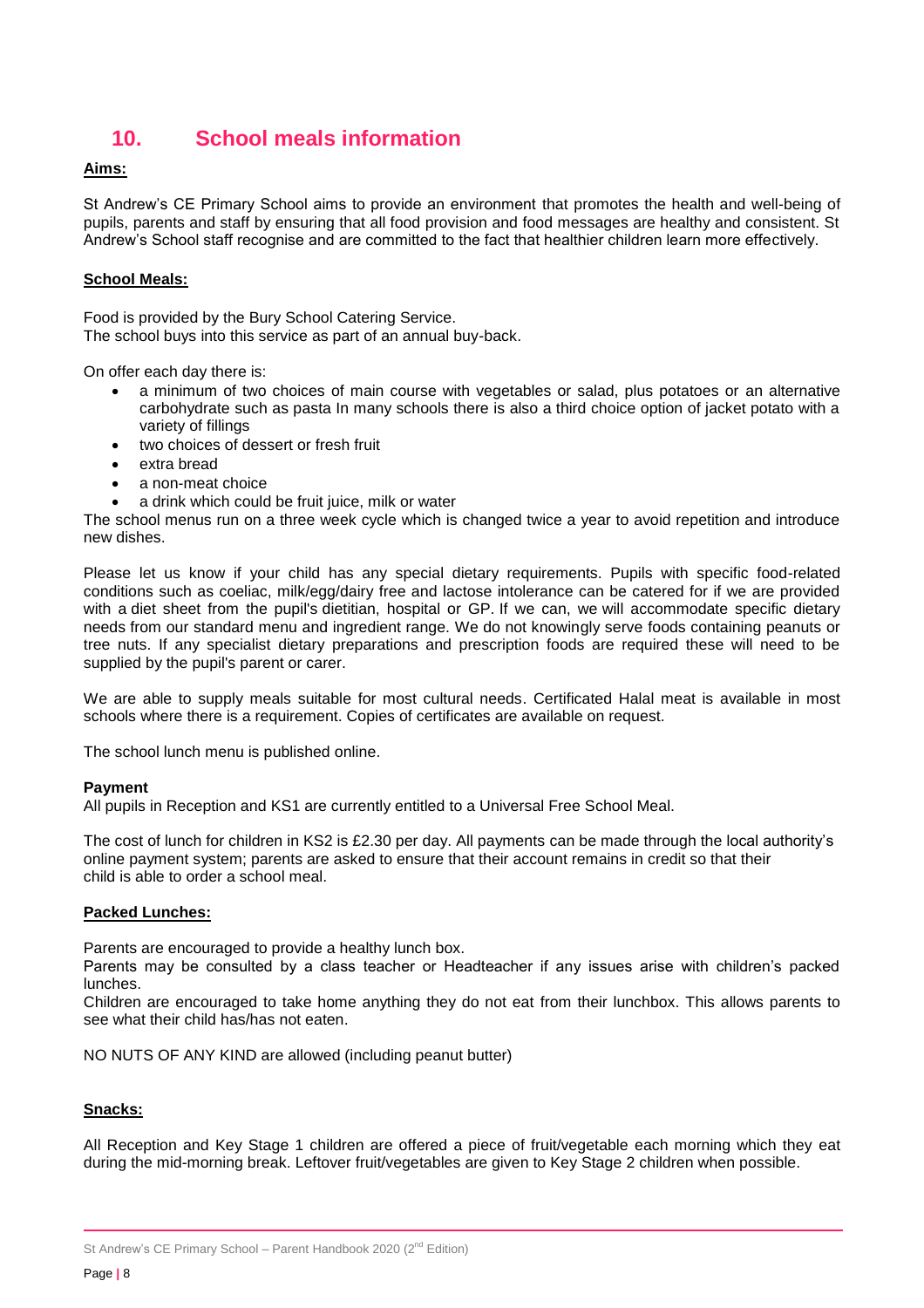Milk is available each day at break time. This is paid for by parents and costs around 15p per day. The cost is kept low by the EU School Milk Subsidy Scheme and the school does not seek to make any profit from this. Milk provided is semi-skimmed and kept refrigerated.

The School council runs a twice weekly healthy tuck shop for Key Stage 2 pupils.

Reception children have a snack provided each morning on a rolling system. They choose when they want to eat a piece of fruit/vegetables and have a drink of water/milk. Once they have had their snack they place their name in a box. As well as this snack and drink, water is provided for all children throughout the day

#### **Water:**

Fresh drinking water is available throughout the day. Pupils are provided with individual bottles from which to drink. Plastic cups are provided in Reception class.

Water fountains are provided in the Reception and Years 5 & 6 classrooms, on the corridor outside Year 2 and in the Staff Room.

Year 6 monitors ensure every bottle is filled before school starts.

Water may be served as part of the school meal at lunchtime.

#### **Free school meals:**

Your child might be eligible for free school meals if you access:

- > Income Support
- Income-based Jobseeker's Allowance or Employment and Support Allowance
- Support under part VI of the Immigration and Asylum Act 1999
- > The guaranteed element of Pension Credit
- Child Tax Credit (provided you're not also entitled to Working Tax Credit and have an annual gross income of no more than £16,190)
- Working Tax Credit run-on
- Universal Credit, provided you have an annual net earned income not exceeding £7,400 (£616.67 per month)

#### **How do I register?**

To register, please contact the school office for further information

#### **More information**

If you have any questions or specific concerns, please contact Mr Marsh or the school office.

## **11. Uniform list**

Our policy for children's school uniform is based on the belief that a school uniform promotes a sense of pride in the school engenders a feeling of community and belonging is practical and smart identifies the children with the school is not distracting in class (as fashion clothes might be) makes children feel equal to their peers in terms of appearance is regarded as suitable, and good value for money, by most parents has been designed with health and safety in mind.

#### **The uniform is as follows:**

**Boys**

School navy blue sweatshirt with school logo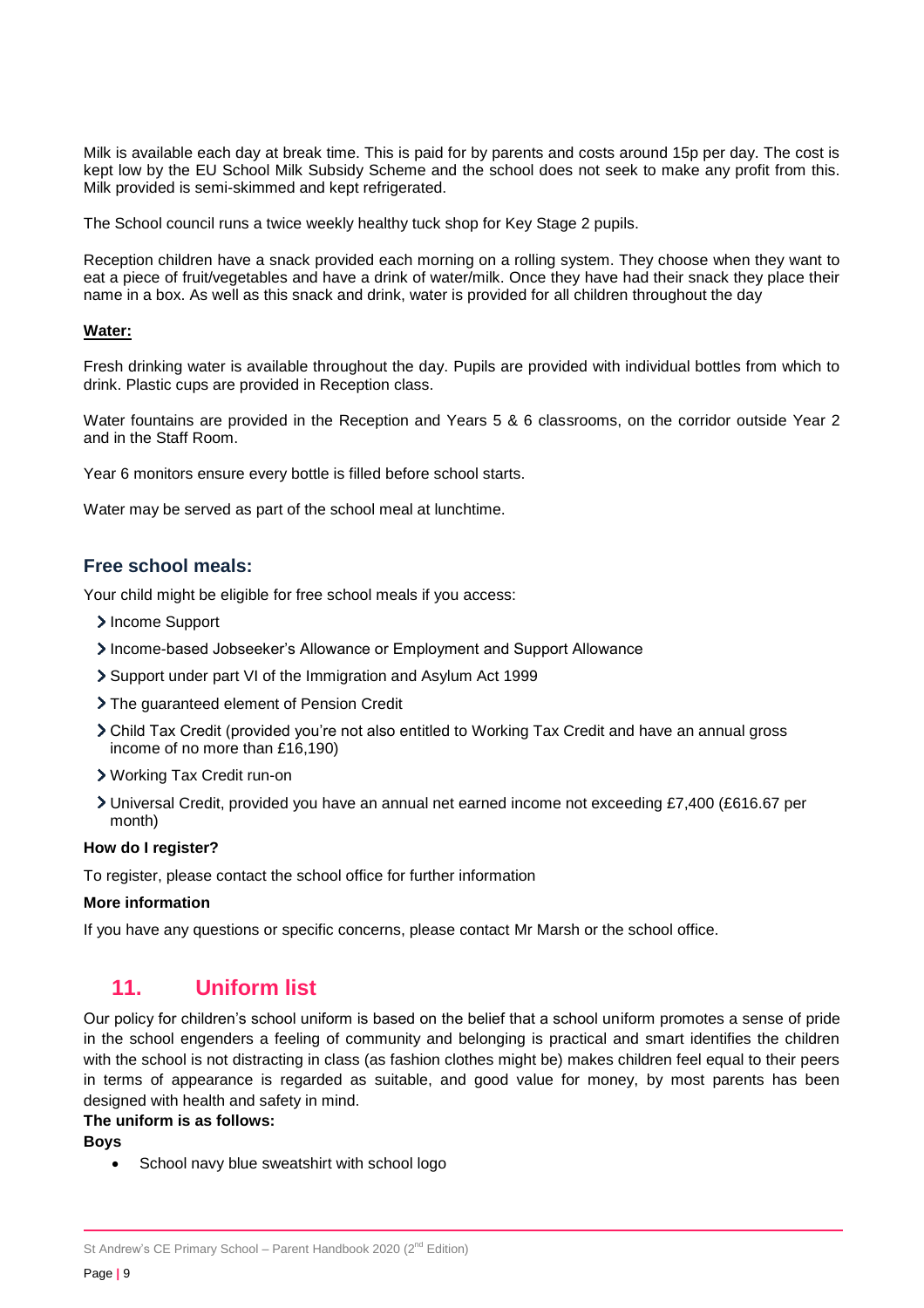- School sky blue polo shirt with school logo
- School navy blue fleece and/or reversible fleece jacket with school logo
- School book bag with school logo
- Grey/black trousers or grey/black shorts

#### **Girls**

- School navy blue sweatshirt with school logo or navy blue sweat cardigan with school logo
- School sky blue polo shirt with school logo
- School navy blue fleece and/or reversible fleece jacket with school logo
- School navy blue book bag with school logo
- Grey/Black skirt, grey trousers or grey pinafore dress (with zip front)
- Blue gingham dresses may be worn in the summer term

#### **For PE all children need:**

- School white t-shirt
- School gym bag with school logo
- Black PE shorts
- Black gym pumps/Velcro trainers
- A pair of trainers and a tracksuit for outdoor P.E.

Please Note: PE kits should be kept in school all week and fully labelled with the child's name.

#### **Footwear**

Black shoes with flat heel or **plain black** trainers. Boots are not appropriate footwear for school. If it is a wet or cold day and your child need to wear wellies or warm boots to travel to school, please make sure they have normal school shoes to change into.

#### **Optional items**

School navy blue sun cap with school logo

#### **Jewellery**

On health and safety grounds we do not allow children to wear jewellery in our school. This includes the wearing of earrings for boys and girls. Children may wear a watch.

#### **Hair, Make up and Cosmetics**

Hair should look natural with no tramlines, Mohicans or unusual colours. Long hair must be tied up. Make up and nail varnish are not considered appropriate or consistent with our school uniform. The school does not permit such products to be worn by any children.

#### **All clothing and footwear should be clearly labelled with your child's name**

#### **12. Illness and absence**

If children are to get the greatest benefit from their education in school, it is important that they have good attendance and arrive punctually. As they grow and prepare for their next stages of education and employment they need to see good attendance and punctuality as important qualities that are valued by others and employers. We will do all that we can to encourage good attendance and punctuality. Where pupils are not conforming to our high expectations for attendance and punctuality we will put into place effective strategies to bring about improvement.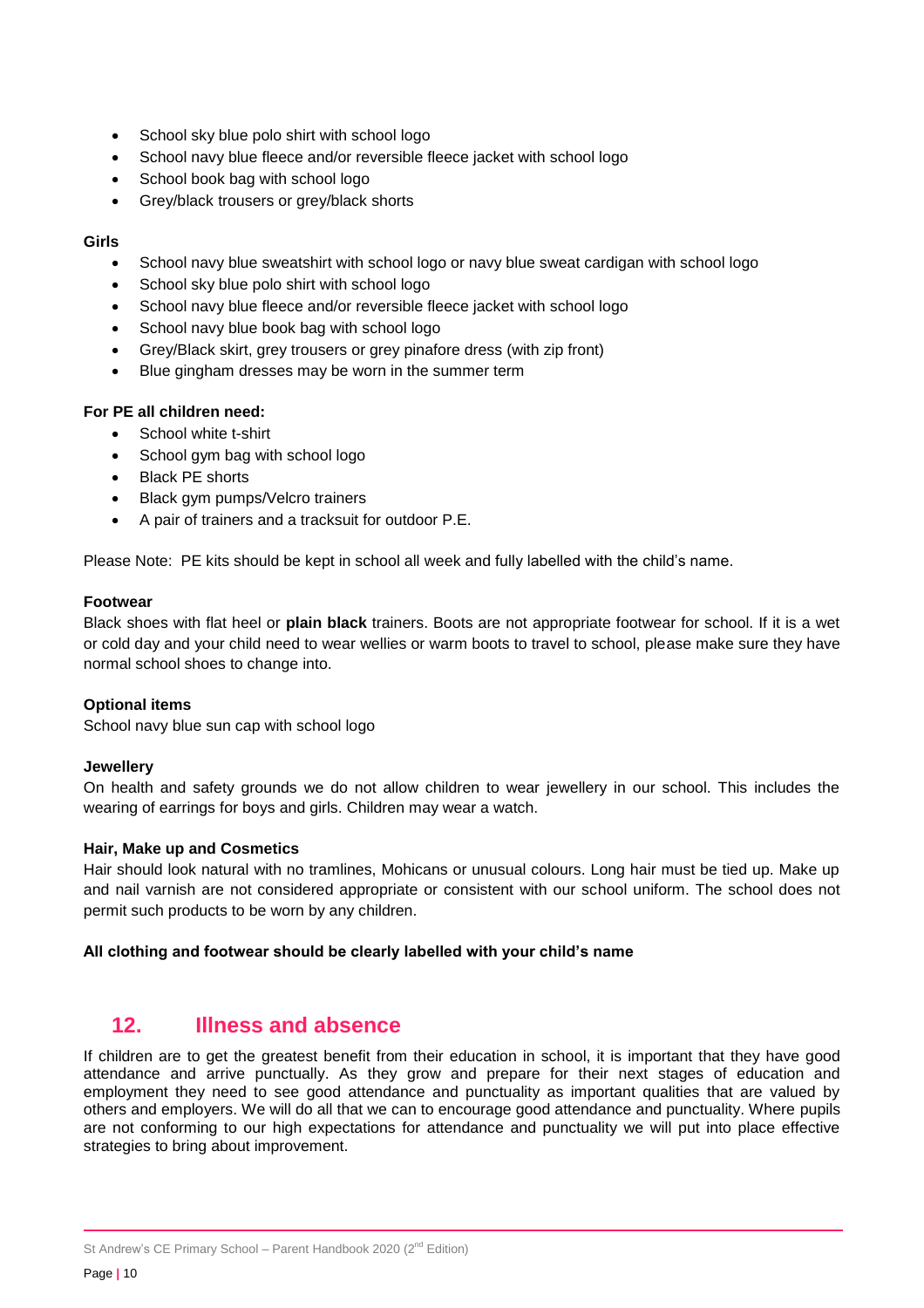All staff will complete registers accurately for each session and will draw to the Headteacher's attention any absences that are cause for concern or suspicion.

Pupils arriving late will be marked as late in the register and this will be kept as a record. The number of lates will be reported at the end of the school year on the child's annual report.

Parents are asked to telephone or notify the school if their child is absent or ill.

The school office will make telephone contact with a home when a child is absent if the parents have not notified the school that their child is absent.

Where a child is developing a pattern of 'occasional' absences the parent will be contacted to discuss the pattern of absences.

The school will use welfare and attendance officers to follow up absences that are suspicious or causing concern.

Where necessary the school will work closely with the LA to take action against those unlawfully keeping children from school.

Requests for absences during term time will only be considered in exceptional circumstances. A family holiday does not constitute exceptional circumstances and will not be authorised by the Headteacher. Parents are reminded that they should not take children out of school during term time. Unauthorised absences may be referred to the local authority and a penalty notice issued.

## **13. Medical Policy**

The school's Medical policy can be found on the school website. This policy has been drawn up to ensure that children with medical needs receive proper care and support at school to enable regular school attendance.

It also covers:

- The administration of medicines
- Head injuries
- Contagious/Infectious Illnesses
- First Aid
- Hygiene
- School Trips
- Record keeping & confidentiality

**If your child has vomited during the night or before school starts they should not be brought to school. When a child has been sick they should be kept away from school for 48 hours after the last time they were sick.** 

#### **14. Homework**

The school's Homework policy can be found on the school website.

#### **Foundation Stage and Key Stage 1:**

With younger children most literacy homework is undertaken in the form of reading. Learning to read is highly crucial and therefore much emphasis is placed on reading at home.

The school sees the role of the parent/carer as fundamental in a child's reading development. Children take home a reading record with their reading book to allow for a two-way communication concerning the child's reading progress.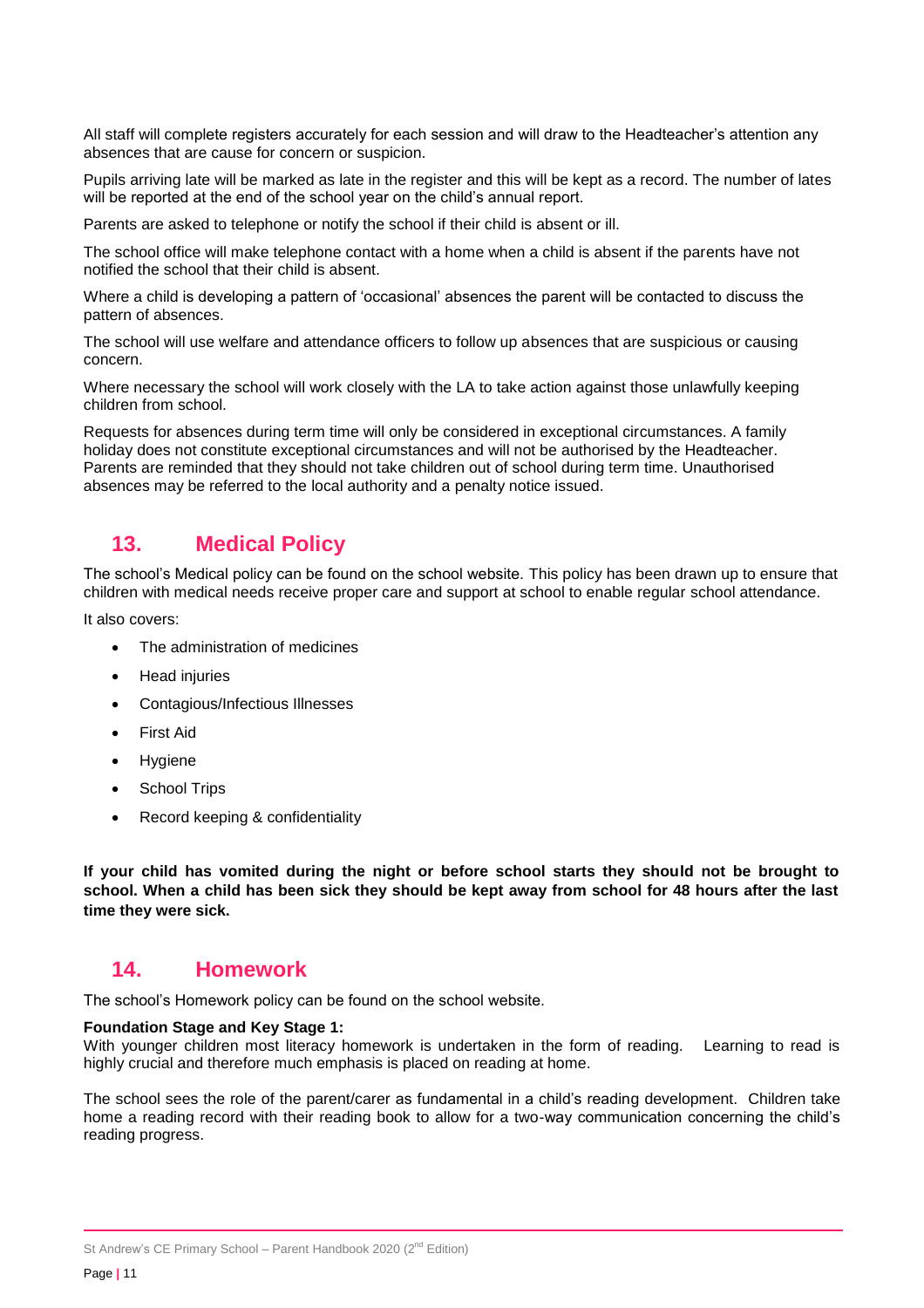Mathematics homework is also set - much of which develops from the numeracy lessons in school and helps to develop and consolidate numerical skills. Mathematics homework will often be investigative e.g. see how many squares you can find in your house or see how many objects with right angles you can find etc.

Spelling is given as a homework activity.

Homework relating to class topics may be set half termly.

Homework activities (all of the above) for a half term can be included on a Homework Grid and a date set for when homework should be completed.

Other homework may be given at the discretion of the teacher.

#### **Key Stage 2:**

At Key Stage Two reading remains an important activity and all children will be expected to read at home on a regular basis. The children have a reading record in which the parents make comments as appropriate, and sign.

Spellings will be set for the children to learn.

Mathematics work set includes learning multiplication tables, number bonds and further practice of work covered in school.

Homework relating to class topics may be set half termly.

As in Key stage 1, homework activities (all of the above) for a half term can be included on a Homework Grid and a date set for when homework should be completed.

Other homework may be given at the discretion of the teacher.

As a Dyslexia Aware school we ensure inclusion for children if they show dyslexic tendencies. The whole staff have received Dyslexia Awareness training and can recognise dyslexic tendencies. Strategies are in place to support these pupils.

## **15. Educational Visits**

School trips and in-school visits are an essential part of your child's learning and development. During the academic year, your child will be undertaking a number of trips or enjoying sessions from visitors in school. In order for your child to participate in these activities, you will be asked to give your permission by signing and returning a trip consent form, and you may be asked for a voluntary contribution. If insufficient voluntary contributions are received it may not be possible for the visit to go ahead.

You will always be advised of any major trips in advance. We warmly welcome parents, guardians or grandparents to come with us as helpers on our trips. Please come and talk to us nearer the time, if you are interested in helping on any of our trips.

Pupils receiving Pupil Premium may be able to receive assistance with payment for school visits. Please ask at the office for details.

## **16. Extra-Curricular Activities**

As a School we aim to provide a rich variety of extra- curricular activities. Some of these are run at lunch times and after school by members of school staff and there is no charge for them. On occasions these clubs may have to be cancelled due to other commitments or poor weather conditions.

In addition we also have a range of activities provided by external providers who charge for their club or activity. The School office is able to update parents on which clubs and activities are available for particular

St Andrew's CE Primary School - Parent Handbook 2020  $(2^{nd}$  Edition)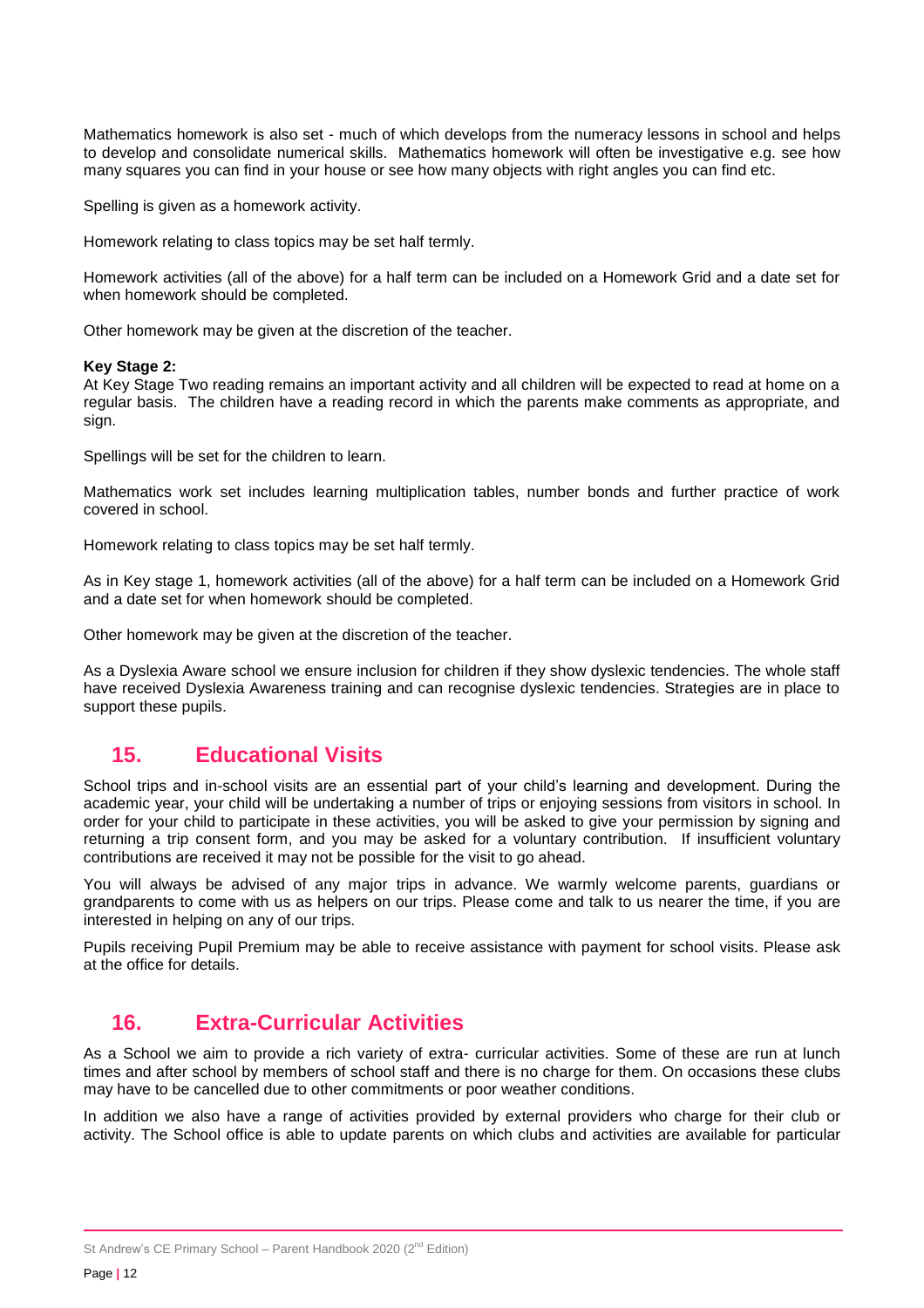year groups. However, payment and registration arrangements are made directly with the providing club and are not the responsibility of the school office.

Pupils receiving Pupil Premium may be able to receive assistance with payment for extra-curricular activities. Please ask at the office for details.

## **17. Music Lessons**

Music lessons are provided by Bury Music Service for pupils in Years 2 to 6. Children can choose to learn to play a musical instrument from a range in a weekly lesson. Further information can be found in a leaflet that can be picked up at the school office.

In addition, St Andrew's employs a keyboard teacher and lessons can be booked through the school office.

## **18. Governing board**

School governors provide strategic leadership and accountability in schools. Governors appoint the Headteacher and Deputy Headteacher. It is governors who hold the main responsibility for finance in schools, and it is governors who work with the Headteacher to make the tough decisions about balancing resources.

Each individual governor is a member of a governing board, which is established in law as a corporate body. Individual governors may not act independently of the rest of the governing board; decisions are the joint responsibility of the governing board.

The role of the governing board is a strategic one, its key functions are to:

- set the aims and objectives for the school
- set the policies for achieving those aims and objectives
- set the targets for achieving those aims and objectives
- monitor and evaluate the progress the school is making towards achievement of its aims and objectives
- be a source of challenge and support to the Headteacher (a critical friend)

The Headteacher is responsible for the internal organisation, management and control of the school and the implementation of the strategic framework established by the governing board.

The governing board is comprised of the following members:

| Chair       | Mr Robert Ruston    |
|-------------|---------------------|
| Vice Chair  | Mrs Caroline Price  |
| Headteacher | Mr Damian Marsh     |
| Parent      | Mrs Jessica Johnson |
| Parent      | Mrs Emma Pearce     |
| Parent      | Ms Jacqui Lamb      |
| Parent      | Vacancy             |
| Parent      | Mrs Caroline Price  |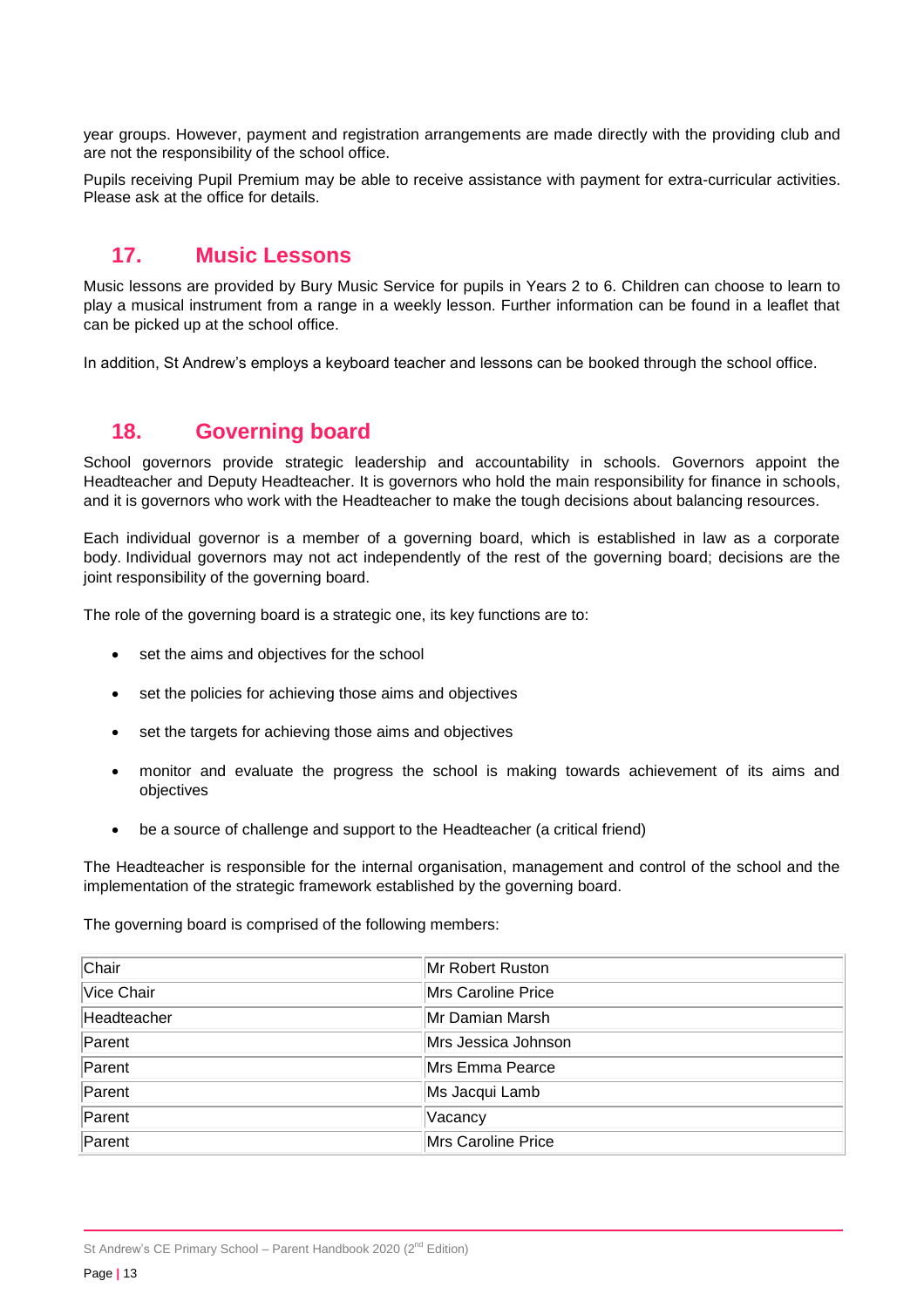| LA Representative | Cllr Ian Schofield           |
|-------------------|------------------------------|
| Foundation        | <b>IMrs Sandra Blackmore</b> |
| Foundation        | IMr Robin Enfield            |
| Staff             | IMr Daniel Hall              |
| Ex Officio        | Rev Andy Lindop              |

## **19. PTFA**

The school has a very much valued Parents Teachers & Friends Association. Various social and fund - raising events are held throughout the year. The PTFA offers a positive means by which parents can contribute to the school and help to provide some "extras" for the children. Recent fundraising has helped us to provide exciting new play equipment and the remarking of the playground.

All parents are automatically members of the PTFA. A group of parents have volunteered to be part of the FRIENDS committee to organise events, new volunteers are always welcome to help out with individual events and to join the committee. Meetings are advertised in our newsletter and on the school website.

For more information please speak to Mrs Round, our school PTFA Chair. Please also visit the PTFA section on the school website.

## **20. Complaints**

The school's Complaints policy can be found on the school website.

**Please note that it is always better to talk to us in the first instance if you have a problem or issue with something connected to school.**

## **21. Behaviour**

The school's Behaviour policy can be found on the school website.

## **22. Health and safety information**

The school's Health and Safety policy can be found on the school website.

# **23. Relationships and sex education (RSE)**

The school's RSE policy can be found on the school website.

# **24. Special educational needs (SEN)**

The school's Special Educational Needs policy and SEND report can be found on the school website.

## **25. Privacy notice**

#### **Aims:**

Our school aims to ensure that all personal data collected about staff, pupils, parents, governors, visitors and other individuals is collected, stored and processed in accordance with the [General Data Protection](http://data.consilium.europa.eu/doc/document/ST-5419-2016-INIT/en/pdf)  [Regulation \(GDPR\)](http://data.consilium.europa.eu/doc/document/ST-5419-2016-INIT/en/pdf) and the expected provisions of the Data Protection Act 2018 (DPA 2018) as set out in the [Data Protection Bill.](https://publications.parliament.uk/pa/bills/cbill/2017-2019/0153/18153.pdf)

St Andrew's CE Primary School - Parent Handbook 2020  $(2^{nd}$  Edition)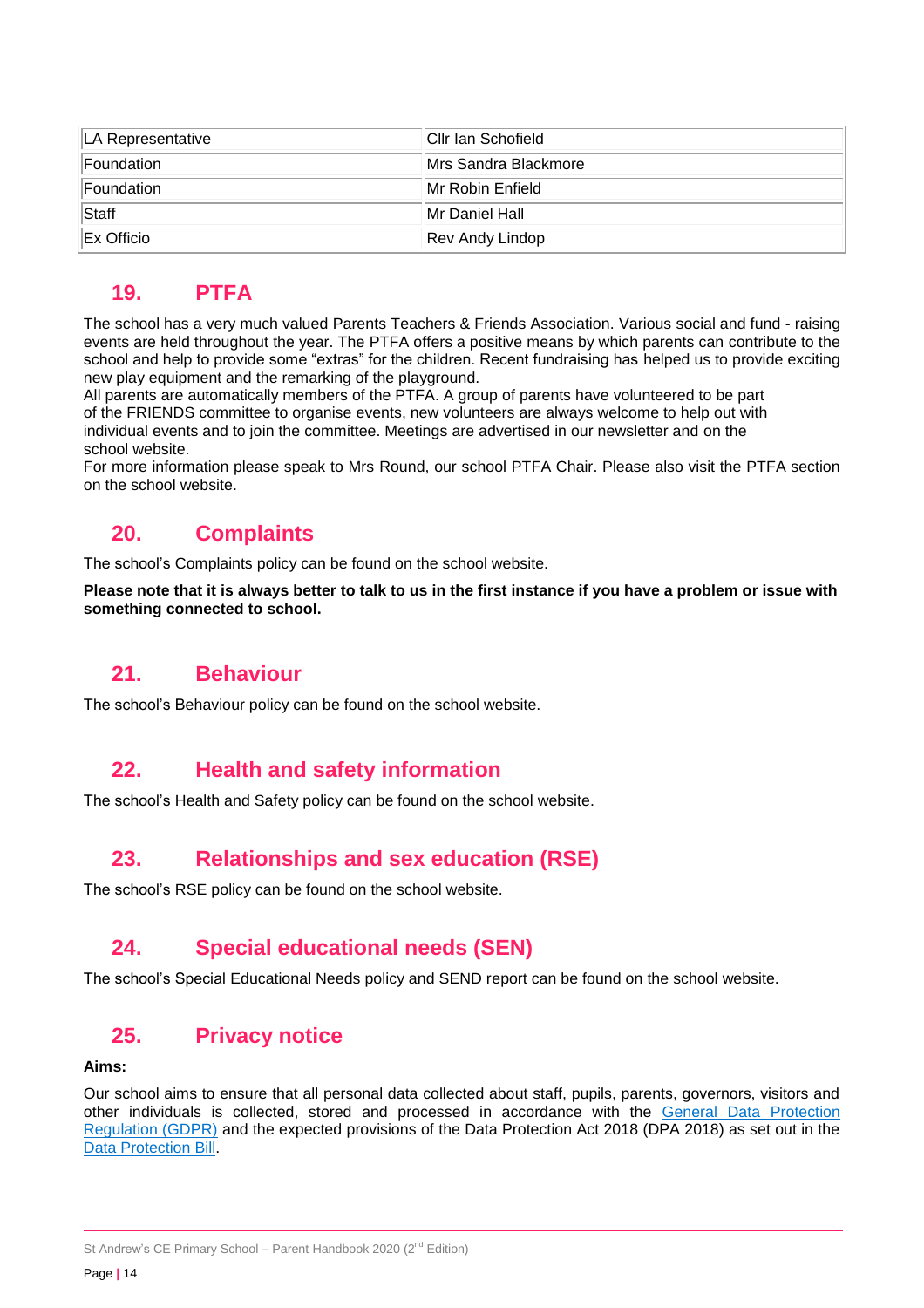The school's policy applies to all personal data, regardless of whether it is in paper or electronic format.

#### **Who processes your information?**

St Andrew's CE Primary School is the data controller of the personal information you provide to us. This means the school determines the purposes for which, and the manner in which, any personal data relating to pupils and their families is to be processed.

The governing board has overall responsibility for ensuring that our school complies with all relevant data protection obligations. The governor with specific responsibilities at St Andrew's is Robert Ruston.

The data protection officer (DPO) is responsible for overseeing the implementation of this policy, monitoring our compliance with data protection law, and developing related policies and guidelines where applicable.

They will provide an annual report of their activities directly to the governing board and, where relevant, report to the board their advice and recommendations on school data protection issues.

The DPO is also the first point of contact for individuals whose data the school processes, and for the ICO.

Full details of the DPO's responsibilities are set out in their job description.

Our DPO is Adrian Stygall, and is contactable via adrian@safeguardingmonitor.co.uk

0330 400 4142

2 Wellington Place, Leeds, LS1 4AP

The Headteacher acts as the representative of the data controller on a day-to-day basis.

#### **Why do we collect and use your information?**

St Andrew's CE Primary School holds the legal right to collect and use personal data relating to pupils and their families, and we may also receive information regarding them from their previous school, LA and/or the DfE. We collect and use personal data in order to meet legal requirements and legitimate interests set out in the GDPR and UK law, including those in relation to the following:

- Article 6 and Article 9 of the GDPR
- Data Protection Act 2018 (DPA 2018)
- Education Act 1996
- Regulation 5 of The Education (Information About Individual Pupils) (England) Regulations 2013

In accordance with the above, the personal data of pupils and their families is collected and used for the following reasons:

- To support pupil learning
- To monitor and report on pupil progress
- To provide appropriate pastoral care
- To assess the quality of our service
- To comply with the law regarding data sharing
- To safeguard pupils

#### **Which data is collected?**

The categories of pupil information that the school collects, holds and shares include the following: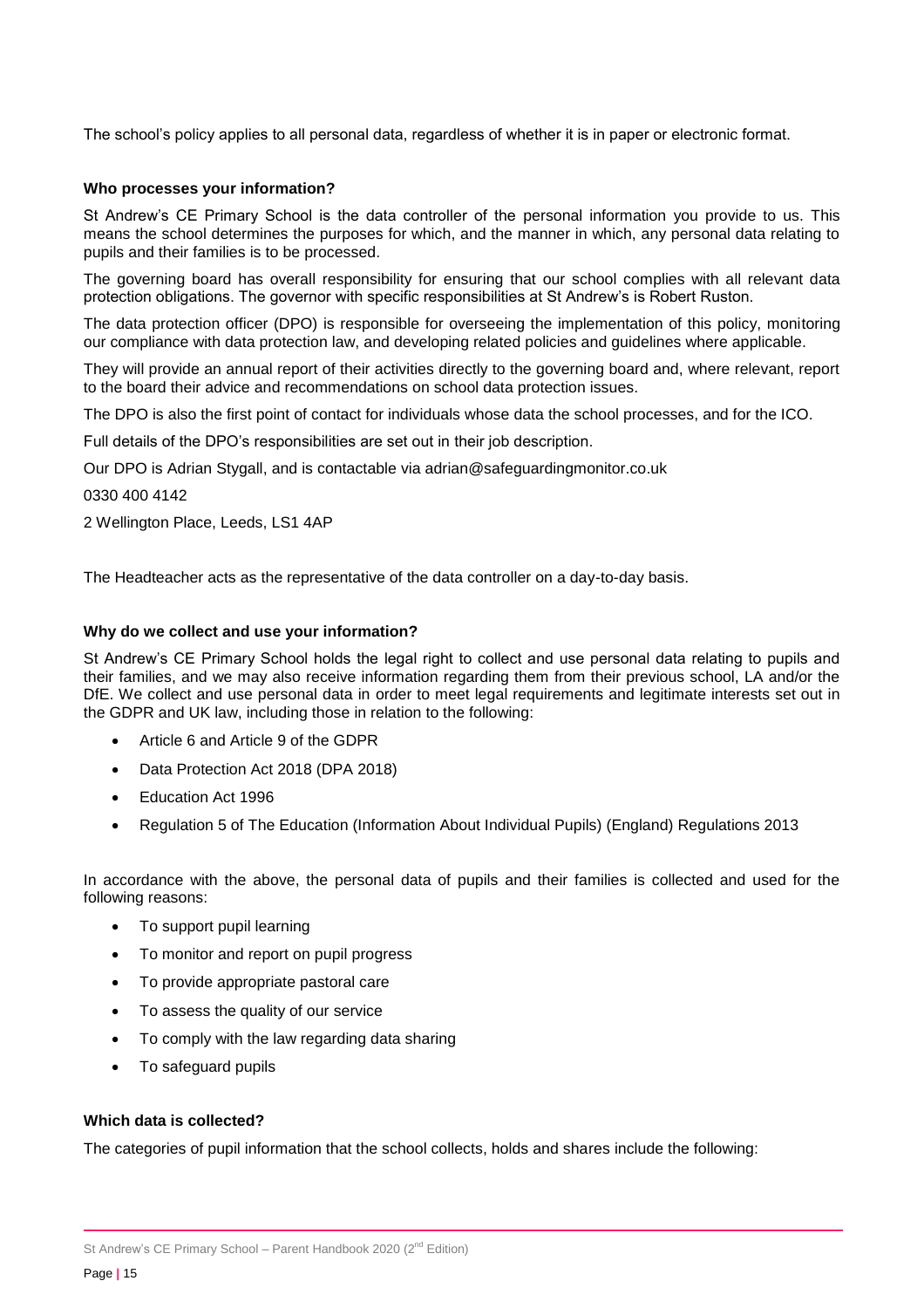- Personal information e.g. names, pupil numbers and addresses
- Characteristics e.g. ethnicity, language, nationality, country of birth and free school meal eligibility
- Attendance information e.g. number of absences and absence reasons
- Assessment information e.g. national curriculum assessment results
- Relevant medical information
- Information relating to Special Educational Needs and Disability (SEND)
- Behavioural information e.g. number of temporary exclusions

Whilst the majority of the personal data you provide to the school is mandatory, some is provided on a voluntary basis. When collecting data, the school will inform you whether you are required to provide this data or if your consent is needed. Where consent is required, the school will provide you with specific and explicit information with regards to the reasons the data is being collected and how the data will be used.

#### **How long is your data stored for?**

Personal data relating to pupils at St Andrew's CE Primary School and their families is stored in line with the school's GDPR Data Protection Policy.

In accordance with the GDPR, the school does not store personal data indefinitely; data is only stored for as long as is necessary to complete the task for which it was originally collected.

#### **Will my information be shared?**

The school is required to share pupils' data with the Department for Education on a statutory basis.

The National Pupil Database (NPD) is managed by the DfE and contains information about pupils in schools in England. St Andrew's CE Primary School is required by law to provide information about our pupils to the DfE as part of statutory data collections, such as the school census; some of this information is then stored in the NPD. The DfE may share information about our pupils from the NDP with third parties who promote the education or wellbeing of children in England by:

- Conducting research or analysis.
- Producing statistics.
- Providing information, advice or guidance.

The DfE has robust processes in place to ensure the confidentiality of any data shared from the NDP is maintained.

St Andrew's CE Primary School will not share your personal information with any third parties without your consent, unless the law allows us to do so. The school routinely shares pupils' information with:

- Pupils' destinations upon leaving the school
- The LA
- The NHS
- The DfE

#### **What are your rights?**

Parents and pupils have the following rights in relation to the processing of their personal data.

You have the right to:

Be informed about how St Andrew's CE Primary School uses your personal data.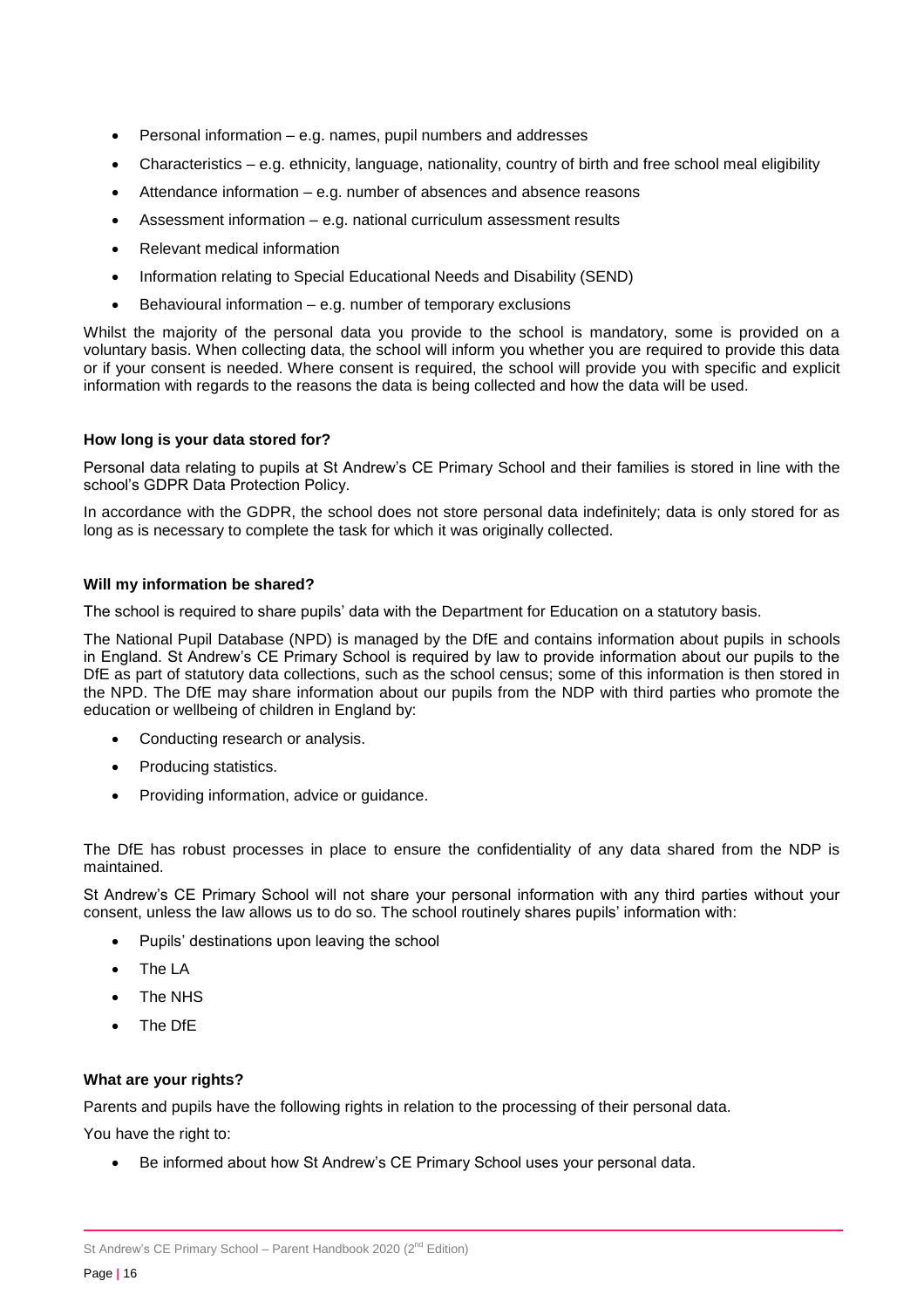- Request access to the personal data that St Andrew's CE Primary School holds.
- Request that your personal data is amended if it is inaccurate or incomplete.
- Request that your personal data is erased where there is no compelling reason for its continued processing.
- Request that the processing of your data is restricted.
- Object to your personal data being processed.

Where the processing of your data is based on your consent, you have the right to withdraw this consent at any time.

If you have a concern about the way St Andrew's CE Primary School and/or the DfE is collecting or using your personal data, you can raise a concern with the Information Commissioner's Office (ICO). The ICO can be contacted on 0303 123 1113, Monday-Friday 9am-5pm.

#### **Where can you find out more information?**

If you would like to find out more information about how we and/or the DfE collect, use and store your personal data, please visit our website (www.standrewsramsbottom.co.uk) or download our GDPR Data Protection Policy.

## **26. Social media policy and internet acceptable use agreement**

The following is taken from the school's **internet acceptable use agreement:**

**Internet and ICT:** As the parent or legal guardian of the pupil(s) named below, I grant permission for the school to give my *daughter / son* access to:

- o the Internet at school
- o the school's chosen email system
- o ICT facilities and equipment at the school.

I accept that ultimately the school cannot be held responsible for the nature and content of materials accessed through the Internet and mobile technologies, but I understand that the school takes every reasonable precaution to keep pupils safe and to prevent pupils from accessing inappropriate materials.

I understand that the school can, if necessary, check my child's computer files and the Internet sites they visit at school and if there are concerns about my child's e-safety or e-behaviour they will contact me.

- **Use of digital images, photography and video:** I understand the school has a clear policy on "The use of digital images and video" (see below) and I support this.
- I understand that the school will necessarily use photographs of my child or include them in video material to support learning activities.
- I accept that the school may use photographs / video that includes my child in publicity that reasonably promotes the work of the school, and for no other purpose.